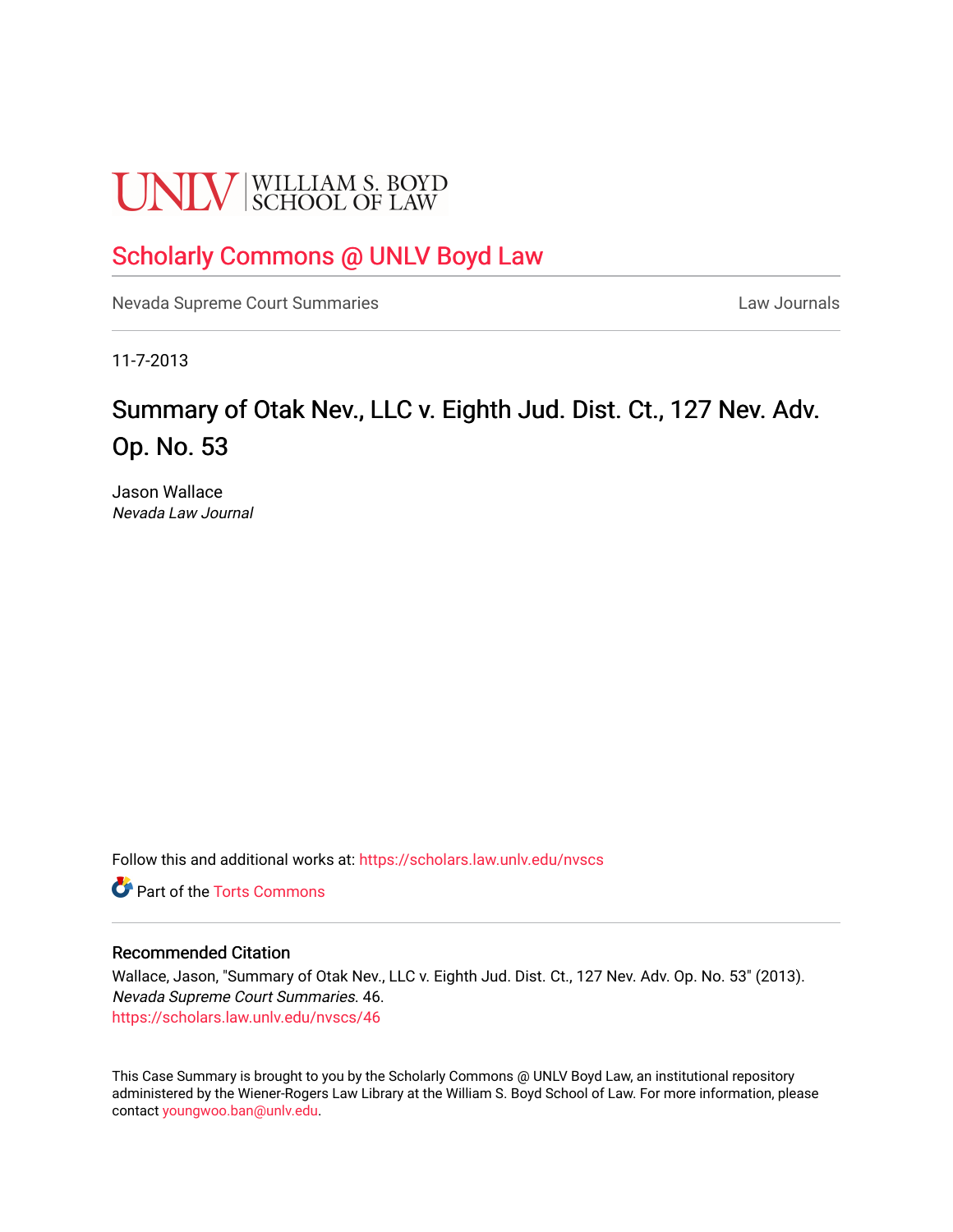#### *Otak Nev., LLC v. Dist. Ct.*, 127 Nev. Adv. Op. No. 53 (September 8, 2011)<sup>1</sup> CIVIL PROCEDURE – PLEADING STANDARDS

#### **Summary**

Petition for writ of mandamus challenging the Eighth Judicial District Court's orders that pleadings alleging nonresidential construction malpractice, initially filed without attorney affidavits and expert reports, were valid under NRS 11.258.

#### **Disposition/Outcome**

The Court granted Otak's petition for writ relief on the claims of nonresidential construction malpractice and held that pleadings filed under NRS 11.258 without the required affidavit and expert report are void and legally non-existent, and cannot be cured by amendment.

#### **Factual and Procedural History**

The issue before the Court arose from a claim by Christopher Watkins ("Watkins") for damages related to a car accident. The accident was allegedly due to a defect in a road construction project with which the other real parties in interest were involved.

Watkins filed suit against the parties involved with the project. Then, in September 2009, the project's general contractor and real party in interest, Pacificap Construction Services, LLC ("PCS"), filed a third-party complaint alleging nonresidential construction malpractice against the project's architect, petitioner Otak Nevada, LLC ("Otak") for its role in the project. PCS served Otak with the third-party complaint on September 21, 2009, but no attorney affidavit or expert report accompanied the complaint as required under NRS 11.258.<sup>2</sup>

In January 2010, PCS filed an amended third-party complaint, which included an attorney affidavit and an expert report. Otak filed a motion to dismiss PCS's amended third-party complaint, arguing that the original third-party complaint was void ab initio and legally nonexistent, thus could not be amended under the Supreme Court of Nevada's holding in *Fierle v. Perez*. 3 The district court denied Otak's motion to dismiss and declined to apply *Fierle*, stating that it applied only to cases involving medical malpractice.<sup>4</sup>

Subsequently, the other real parties in interest, Pacificap Properties Group, LLC; Pacificap Holdings, XXIX; Chad I. Rennaker; and Jason Q. Rennaker (collectively, P&R) filed motions for leave to amend their answer and assert cross-claims against Otak. In opposition of P&R's motion, Otak again argued that the cross-claims were void ab initio under *Fierle*. The district court granted P&R's motion for leave to amend and allowed P&R, as well as Watkins, to use PCS's expert report in their amended complaints against Otak.

Otak then petitioned the Supreme Court of Nevada for a writ of mandamus to set aside the district court's orders.

 $\overline{a}$ 

<sup>1</sup> By Jason Wallace.

<sup>2</sup> NEV. REV. STAT. § 11.258 (2007).

<sup>&</sup>lt;sup>3</sup> Fierle v. Perez, 125 Nev. \_\_\_, \_\_\_, 219 P.3d 906, 914 (2009).

 $4$  Otak Nev., LLC v. Eighth Jud. Dist. Ct., 127 Nev. Adv. Op. No. 53 at 4 (September 8, 2011).